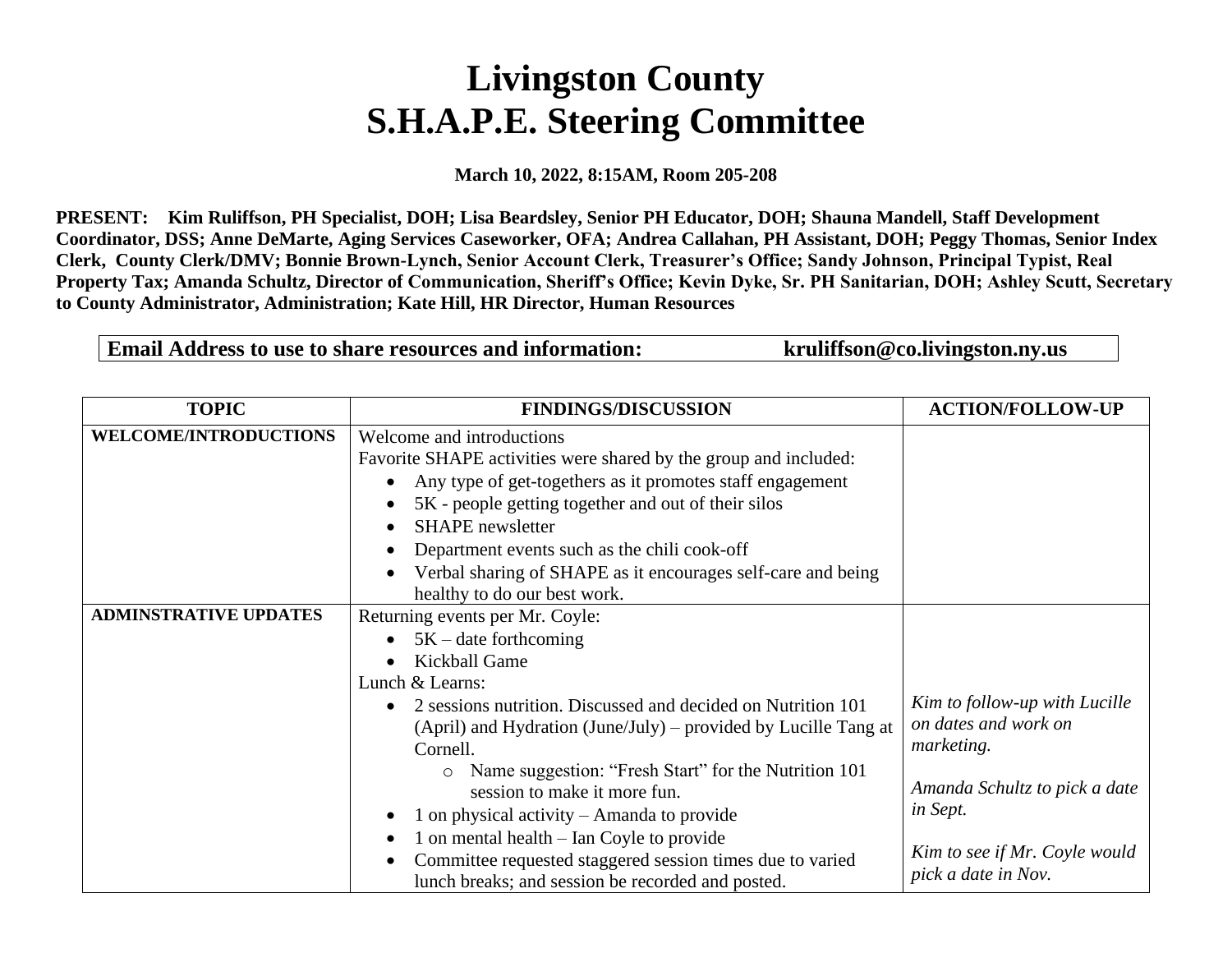| Health Screenings – to be brought to each campus in summer of 2022       |                                |
|--------------------------------------------------------------------------|--------------------------------|
| Kim shared summary from Summer of 2021:150 participants                  |                                |
| High risk of cardiovascular disease<br>$\circ$                           |                                |
| 75% of participants overweight/obese<br>$\circ$                          |                                |
| 75% qualified for condition management $-16$ enrolled<br>$\circ$         |                                |
| 75% female attended the screening)<br>$\circ$                            | Kim to request more info.      |
| Self-reports:                                                            | From BCBS about condition      |
| 28% ate 5 fruits/vegetables daily (regional employee<br>$\circ$          | management programs.           |
| wellness groups from U of R was 43%)                                     |                                |
| Top three reported conditions: Anxiety (35.6%),                          |                                |
| Depression (31.5%), and high blood pressure (26.8%).                     |                                |
| Correlation between individuals coming in sick and high                  |                                |
| anxiety scores.                                                          |                                |
| Self-reported poor health 31% (regional U of R group                     |                                |
| was 19% poor)                                                            |                                |
| Claims Data:                                                             |                                |
| 1,341 under county health insurance (including spouses and               |                                |
| $\bullet$<br>dependents)                                                 |                                |
| 582 contracts                                                            |                                |
|                                                                          |                                |
| Average age of subscribers 49.4                                          |                                |
| Most common diagnosis is depression/anxiety (19% in past)                |                                |
| reporting cycle and 28% from this reporting cycle: 10/1/20-              |                                |
| 009/20/21: costing over \$204,000)                                       |                                |
| Cancer/Neoplasms – Most costly claims, over \$1.1 million                |                                |
| Kate Hill (Human Resources) reported that Liv. Co. is the lowest         | Kate Hill encourages           |
| utilized EAP in the entire region. Discussed how to better utilize these | everyone to create an account  |
| services.                                                                | and look at the resources      |
| Offer EAP education, use webinars, etc. – make employees<br>$\bullet$    | available.                     |
| aware of what services they have access to:                              |                                |
| Kate Hill reported over 12,000 resources, webinars, etc.<br>$\circ$      | She will check if Depts. can   |
| She said topics range from bullying, to how to transition                | just call and set up           |
| a loved one into assisted living to leadership program; it               | presentations for staff        |
| is not just counseling.                                                  | meetings. Kate will also       |
| EAP campaign- integrate with onboarding/orientation<br>$\circ$           | outreach to EAP to see about   |
| Webinar of the month in the newsletter<br>$\circ$                        | getting gift bags stuffers for |
| Let people know that EAP isn't only for emergencies<br>$\circ$           | <i>5K.</i>                     |
| Avoid emails when possible to engage more staff-<br>$\circ$              |                                |
| incorporate into staff meetings                                          | Kim will need help getting     |
|                                                                          |                                |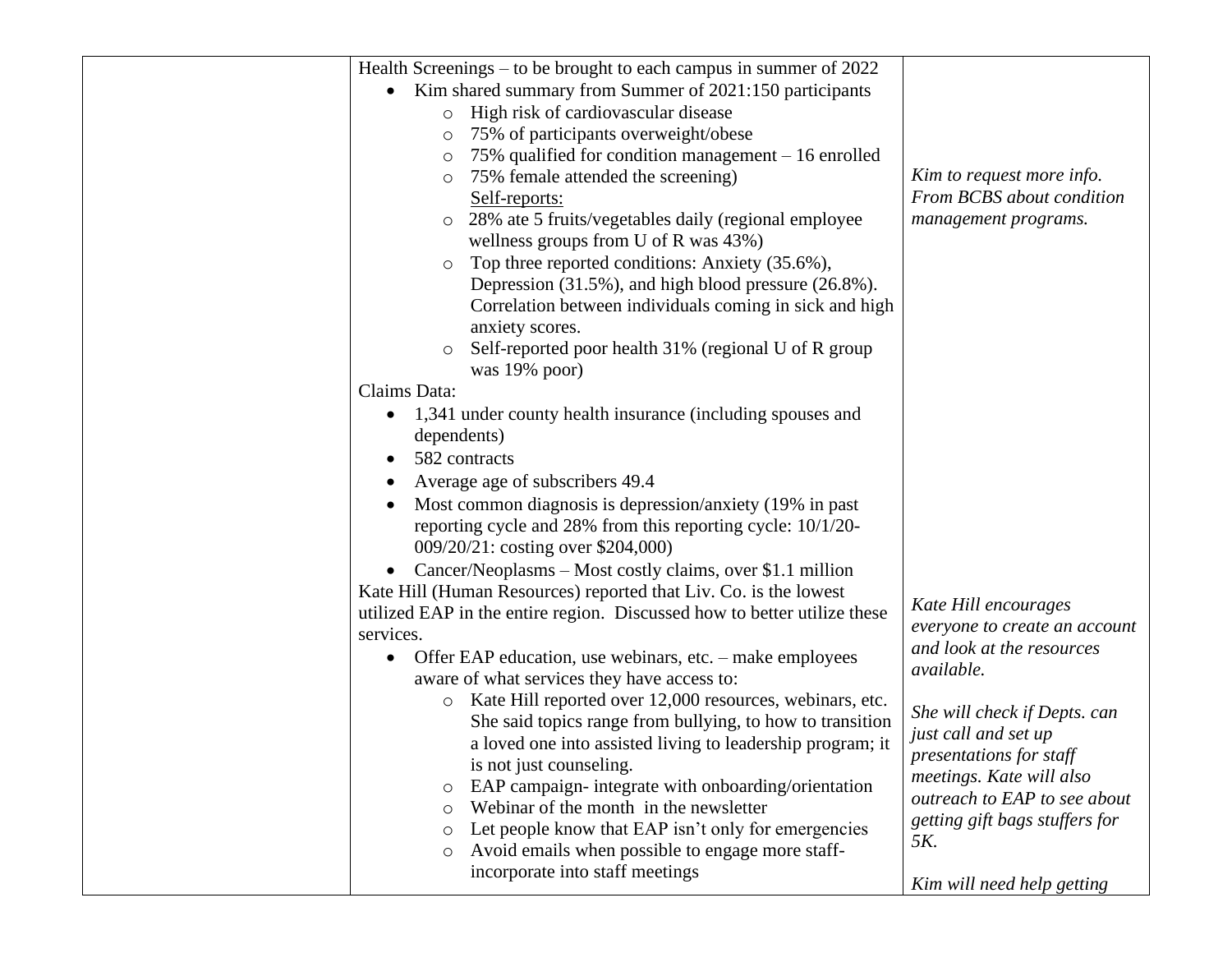| $\circ$ Incorporate resources into Lunch & Learns<br>Share EAP options as a way to demonstrate we are<br>$\circ$<br>meeting the needs requested in the SHAPE survey.<br>SHAPE Survey results from 2021:                                                                                                                                                                                                                                                                                                                                                                                                                                                                                                                                                | success stories from SHAPE<br>representatives.<br>Kim to check with Travis for                                                                     |
|--------------------------------------------------------------------------------------------------------------------------------------------------------------------------------------------------------------------------------------------------------------------------------------------------------------------------------------------------------------------------------------------------------------------------------------------------------------------------------------------------------------------------------------------------------------------------------------------------------------------------------------------------------------------------------------------------------------------------------------------------------|----------------------------------------------------------------------------------------------------------------------------------------------------|
|                                                                                                                                                                                                                                                                                                                                                                                                                                                                                                                                                                                                                                                                                                                                                        | marketing help.                                                                                                                                    |
| Staff like to increase physical activity and meet coworkers<br>People like recipe sharing and success stories in the newsletter<br>Food events are popular $-\text{cooking challenges}/\text{competitions}$                                                                                                                                                                                                                                                                                                                                                                                                                                                                                                                                            | Send a SHAPE rep. to intranet<br>committee                                                                                                         |
| <b>Engagement Ideas:</b>                                                                                                                                                                                                                                                                                                                                                                                                                                                                                                                                                                                                                                                                                                                               |                                                                                                                                                    |
| Promote where to get information on SHAPE – website and<br>SHAPE materials needs updating. Kim to check with Travis on<br>new marketing materials.<br>Add EAP and HR section in SHAPE newsletter – maybe<br>highlight webinars like one on taxes in March and one on debt<br>around Christmas/holiday time.<br>Kate mentioned the Intranet becoming refreshed and more<br>exciting for employees to visit. It includes SHAPE now, but<br>hopefully will be more used in the future.<br>Peggy suggested posting SHAPE information on county<br>website and Facebook page. Good recruitment tool and<br>reminder to external and internal audiences that county is a<br>good place to work.<br>Discussed a closed Facebook page for County employees but | <b>Outreach to Cornell</b><br>Cooperative Extension for<br>collaboration                                                                           |
|                                                                                                                                                                                                                                                                                                                                                                                                                                                                                                                                                                                                                                                                                                                                                        |                                                                                                                                                    |
| steered away due to admin. needs, staff coming and going, and                                                                                                                                                                                                                                                                                                                                                                                                                                                                                                                                                                                                                                                                                          |                                                                                                                                                    |
| other factors.<br>Diversify events to not just physical health-book club,<br>community garden, knitting group, etc.<br>Mentioned brief 5 mins. Of a wellness topic at staff meetings<br>since Lunch and Learns tend to draw the already-engaged-in-<br>wellness employees.                                                                                                                                                                                                                                                                                                                                                                                                                                                                             | Kim to check with Ian about<br>more SHAPE on the web and<br>County Facebook page.<br>Peggy and Ashley to look into<br>container gardening at Govt. |
| Report from Kate Hill: Changes from Personnel office to Human                                                                                                                                                                                                                                                                                                                                                                                                                                                                                                                                                                                                                                                                                          | Center. Incorporate                                                                                                                                |
| Resources:                                                                                                                                                                                                                                                                                                                                                                                                                                                                                                                                                                                                                                                                                                                                             | gardening into Lunch and                                                                                                                           |
| Still have Personnel - policy based, more reactive, behind the<br>scenes<br>Human Resources is about employee assistance, being<br>proactive, improving workplace culture, serving and being<br>welcoming, and supporting employee needs                                                                                                                                                                                                                                                                                                                                                                                                                                                                                                               | Learns-growing herbs,<br>vertical gardens, etc.<br><b>Outreach to Cornell</b><br>Cooperative Extension for<br>collaboration                        |
| Each department has their own culture - Goal of developing a<br>countywide culture                                                                                                                                                                                                                                                                                                                                                                                                                                                                                                                                                                                                                                                                     |                                                                                                                                                    |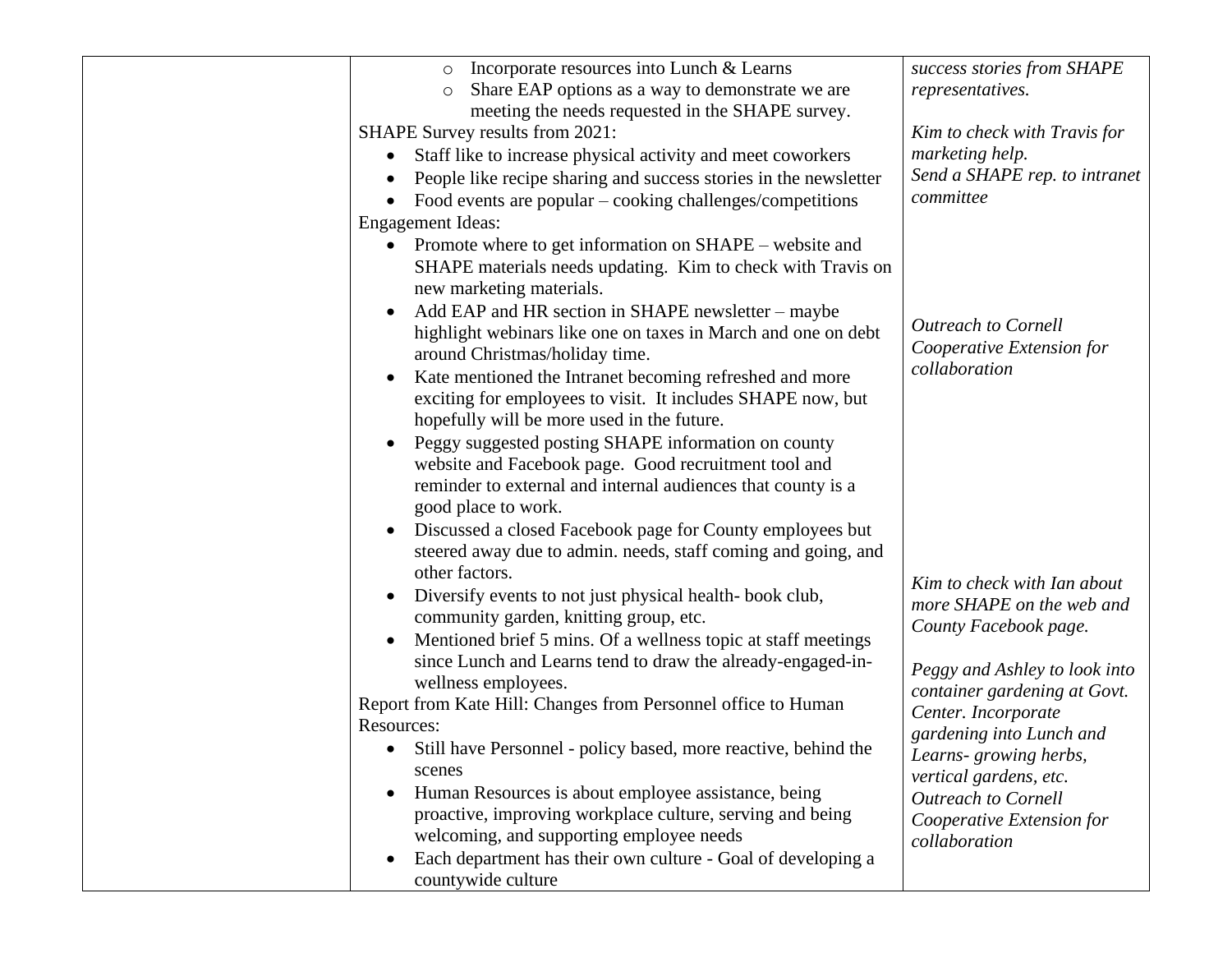|                      | Offering resources before problems develop                                                                                          |                                                   |
|----------------------|-------------------------------------------------------------------------------------------------------------------------------------|---------------------------------------------------|
|                      | Partnering with department leaders for recruitment – moving                                                                         |                                                   |
|                      | to E-Recruit system-customized for each position                                                                                    |                                                   |
|                      | New goals: Innovate, Partner, and Serve. When someone is                                                                            |                                                   |
|                      | pregnant and wants to understand time off, FMLA, etc. we will                                                                       |                                                   |
|                      | help them; not just give them paperwork.                                                                                            |                                                   |
|                      | Re-defined and positioned employees to help people; such as a                                                                       |                                                   |
|                      | benefits specialist. Showed positions on PowerPoint.                                                                                |                                                   |
|                      | Working on establishing a satellite HR office on Mount Morris                                                                       |                                                   |
|                      | campus                                                                                                                              |                                                   |
|                      | Changes to payroll $- E$ -Suite                                                                                                     |                                                   |
|                      | o Better view of accruals and more relevant information                                                                             |                                                   |
|                      | Partnership with SHAPE                                                                                                              |                                                   |
|                      | o Promotion of fitness centers                                                                                                      |                                                   |
|                      | Conducting a needs assessment<br>$\circ$                                                                                            |                                                   |
|                      | Cross-Promoting health and wellness, EAP, etc.                                                                                      |                                                   |
| ORGANIZATIONAL NEEDS | Asked about existing Wellness Committees:                                                                                           |                                                   |
|                      | Sheriff's Office has peer support group<br>$\bullet$                                                                                |                                                   |
|                      | OFA has positivity committee                                                                                                        |                                                   |
|                      | DSS had a committee, aiming to bring back since COVID                                                                               | Kim to request members of                         |
|                      | DOH has a SHAPE committee (including staff at Mental Health                                                                         | current Dept. teams to be                         |
|                      | as part of their department)                                                                                                        | more transparent to current<br>and new employees. |
|                      | Gov't Center has committee – mostly other representatives at                                                                        |                                                   |
|                      | the meeting                                                                                                                         |                                                   |
|                      | Discussed Needs Moving Forward:                                                                                                     | Kim and Kate to connect on                        |
|                      | Improve awareness of SHAPE/wellness committee members                                                                               | fitness centers – need                            |
|                      | It was discussed that people always call Ashley when events<br>occur to see if they get paid to attend or if they can take it on or | $updatey$ , liability,                            |
|                      | off worktime. The group hoped messages could be shared from                                                                         | cleanliness, hours, access, etc.                  |
|                      | the top that time is allowed for worksite wellness (within                                                                          | Poster to be pulled off SHAPE                     |
|                      | reason, of course)                                                                                                                  | website until it is updated.                      |
|                      | Discussed adopting a wellness wheel for county – Kim shared<br>$\bullet$                                                            |                                                   |
|                      | an 8-dimensional wellness approach in the email, but didn't                                                                         | Kim requesting updates on                         |
|                      | have to discuss. Will bring to Ian and back to group as well in a                                                                   | current SHAPE team                                |
|                      | future meeting.                                                                                                                     | members by building.                              |
|                      | <b>SHAPE Workplan:</b>                                                                                                              |                                                   |
|                      | • Priorities:                                                                                                                       | Kim, Ashley, Kate to visit with                   |
|                      | Fitness Center updates - Improving safety, access, and<br>$\circ$                                                                   | Ian about framing messages                        |